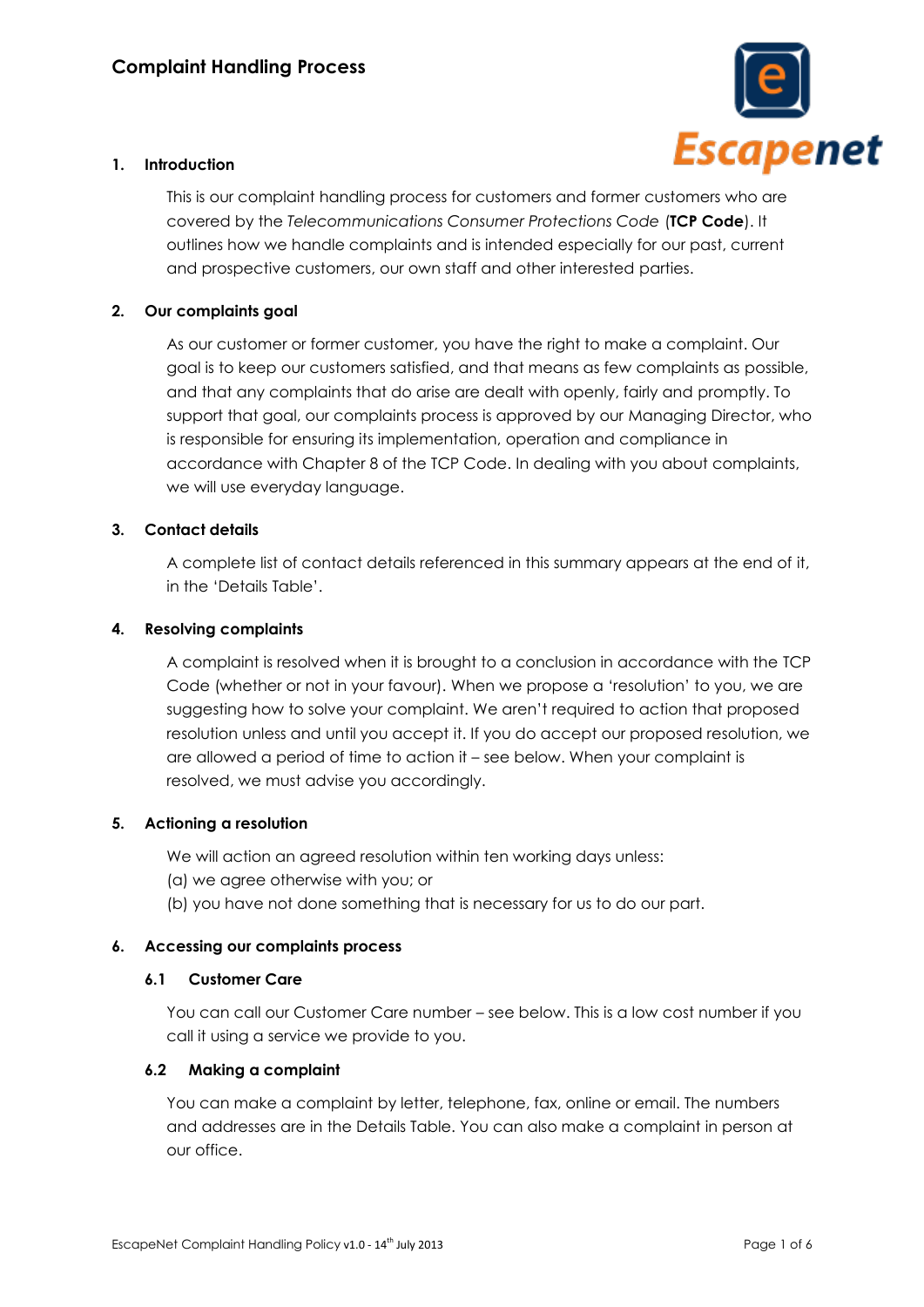# **6.3 If you need assistance**

We will assist you to formulate, lodge and progress a complaint if you need help, especially including because of disability, hardship and difficulties with English. Just let our Customer Care staff know you want help and, if you can't tell us in that way:

- write or email your request to an address in the Details Table; or
- contact us through your Authorised Representative or Advocate; or
- contact us via the National Relay Service on 133 677; or
- contact us via the Translating & Interpreting Service on 131 450.

# **6.4 Authorised Representatives and Advocates**

An 'Authorised Representative' is a person you have appointed and delegated to deal with us, on your behalf, with some authority over your account. An 'Advocate' is a person you have appointed to deal with us, on your behalf, but without any authority over your account. You can make a complaint through an Authorised Representative or an Advocate.

# **7. Response times**

While we will strive to solve your complaint as soon as practicable, we are committed to certain maximum response times.

# **7.1 Acknowledgment**

(a) If you make a complaint in person or by telephone to a 'live' staff member, we will acknowledge it immediately.

(b) If you make a complaint by email, or through our website or another customer service website we approve, or by paper post, or by a telephone message recording system, we will acknowledge it within two working days.

(c) When we acknowledge your complaint, we will give you:

- a unique Case Reference that you can use to identify the complaint in later contacts with us;
- an indicative timeframe to resolve the complaint; and
- **•** information on how to obtain this Complaint Handling Process Summary.

# **7.2 First contact resolution**

Whenever possible, we will strive to resolve your complaint on first contact.

# **7.3 Proposing a resolution**

If we do not believe we can resolve your complaint within 15 working days (or two working days for an urgent complaint) we will advise you within those periods:

- (a) why there is a delay;
- (b) the timeframe that will apply; and
- (c) if we expect resolution to require more than 9 more working days, of your options for external dispute resolution (except if the delay is because of a declared mass service disruption). Otherwise, we will propose a resolution within 15 working days (or two working days for an urgent complaint).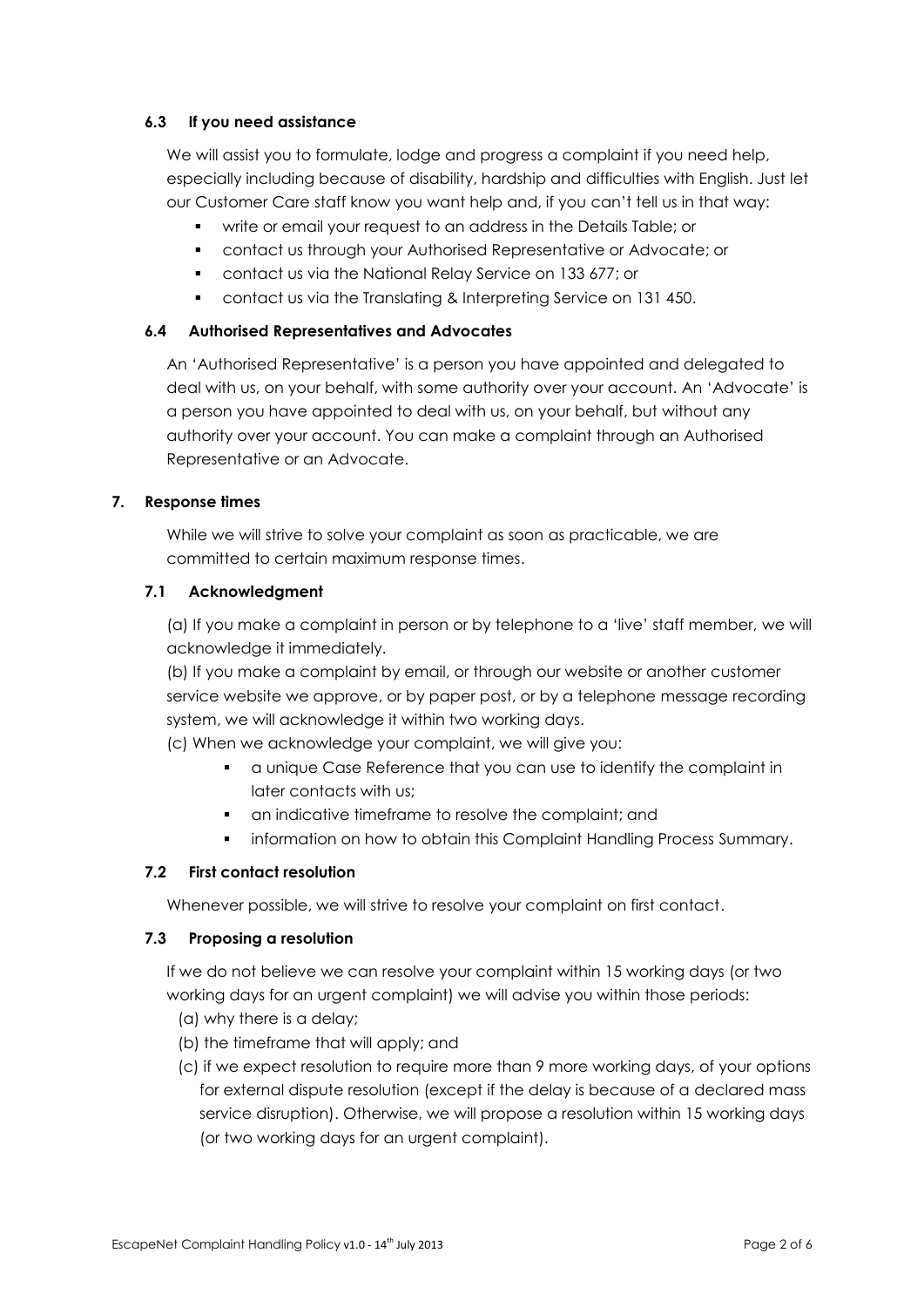# **8. Dealing with you and your complaint**

#### **8.1 Standards**

(a) Your complaint must be resolved objectively, efficiently and fairly and our staff must treat you courteously.

(b) Clauses 8.2 to 8.5 of the TCP Code contain minimum performance standards of complaint management, complaint analysis, resourcing and record keeping, and we will comply with those standards.

#### **8.2 Internal investigations**

(a) We may resolve a complaint on goodwill or commercial grounds, without a detailed investigation.

(b) Otherwise, we will investigate your complaint in a way that is proportionate to its seriousness.

# **8.3 Internal prioritisation**

We are flexible in the way we prioritise complaint processing, because special circumstances can apply. But in normal circumstances:

(a) Urgent complaints have highest priority.

(b) Complaints involving services to customers with significant health problems, or the care of young children or who are in remote locations or who are aged are prioritised next.

(c) Complaints that are approaching, or have exceeded maximum response times are prioritised next.

We can often only know about these, or other important factors, if you tell us. You can alert us by any of the contact channels through which you can lodge a complaint.

# **8.4 Internal escalation**

(a) We have an internal escalation process, and your complaint will escalated and managed accordingly if you request it.

(b) For your information, internal escalation and management may not accelerate resolution if the complaint is not urgent and its processing already meets the applicable standards and is within the permitted maximum response time/s. (c) A complaint will be automatically escalated if:

- **a** a maximum response time has been exceeded;
- **i** it becomes urgent (see paragraph 9);
- you notify us of another factor that increases the seriousness of your complaint or the need for expedited resolution.

(d) You can request escalation through any of the contact channels through which you can lodge a complaint.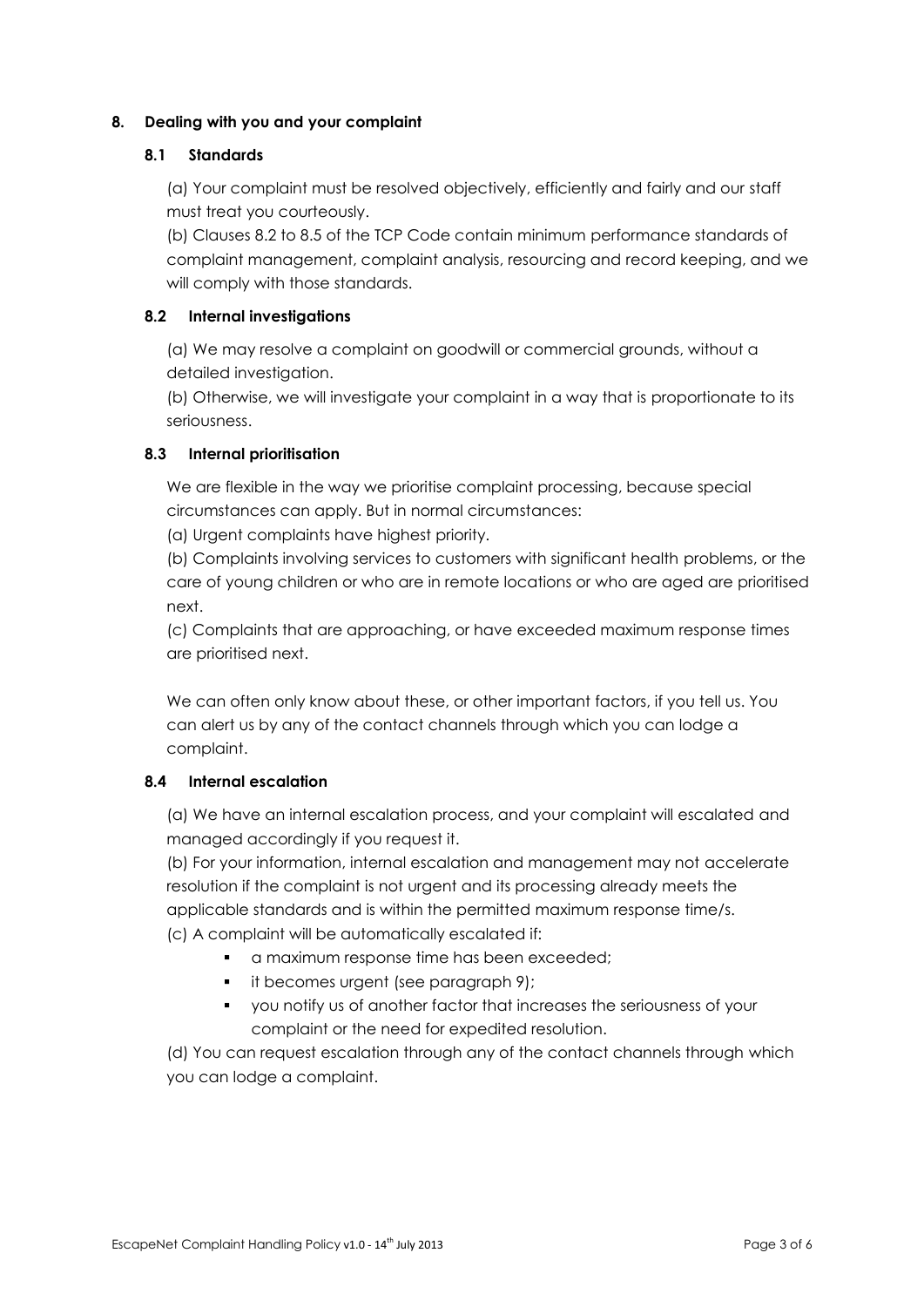# **8.5 Appropriate resolution**

We will resolve your complaint appropriately and:

(a) we ensure that our Customer Care staff are trained to understand the potential remedies available to resolve complaints;

(b) any remedy we offer will be tailored to the root cause of the complaint, and to your circumstances (if you have told us about them);

(c) our Customer Care staff and management will monitor complaints to assess if they indicate wider issues, and, if so, address the root cause;

(d) we will resolve billing errors in current bills.

# **8.6 Advising you of resolution**

As soon as practicable after we finish investigating your complaint, we will advise you of the resolution.

# **8.7 Credit management action suspended**

We will not take credit management action over a disputed amount if you have made a complaint and we know:

- (a) it has not been resolved to your satisfaction; and
- (b) it is being investigated by us or the TIO or some other recognised third party.

# **8.8 Legal action delayed**

We will not start legal proceedings over a matter that has been subject to a complaint:

(a) while we are handling the complaint internally; or

(b) within seven working days after we advise you of the outcome of the complaint.

#### **9. Urgent complaints**

# **9.1 When we treat a complaint as urgent**

A complaint you make is treated as urgent if:

- you have applied for or have been accepted as being in financial hardship under our Financial Hardship Policy and the subject matter of your complaint can reasonably be presumed to directly contribute to or aggravate your financial hardship; or
- disconnection of a service is imminent or has occurred and where due process has not been followed; or
- you are a Priority Assistance Customer (under the *Priority Assistance for Life Threatening Medical Conditions Code*) and the complaint relates to the service for which you receive Priority Assistance. Our Customer Care staff are trained to watch for these factors and must flag a complaint as urgent if any of them are seen to apply. After that, the complaint will be managed under paragraph 9.2.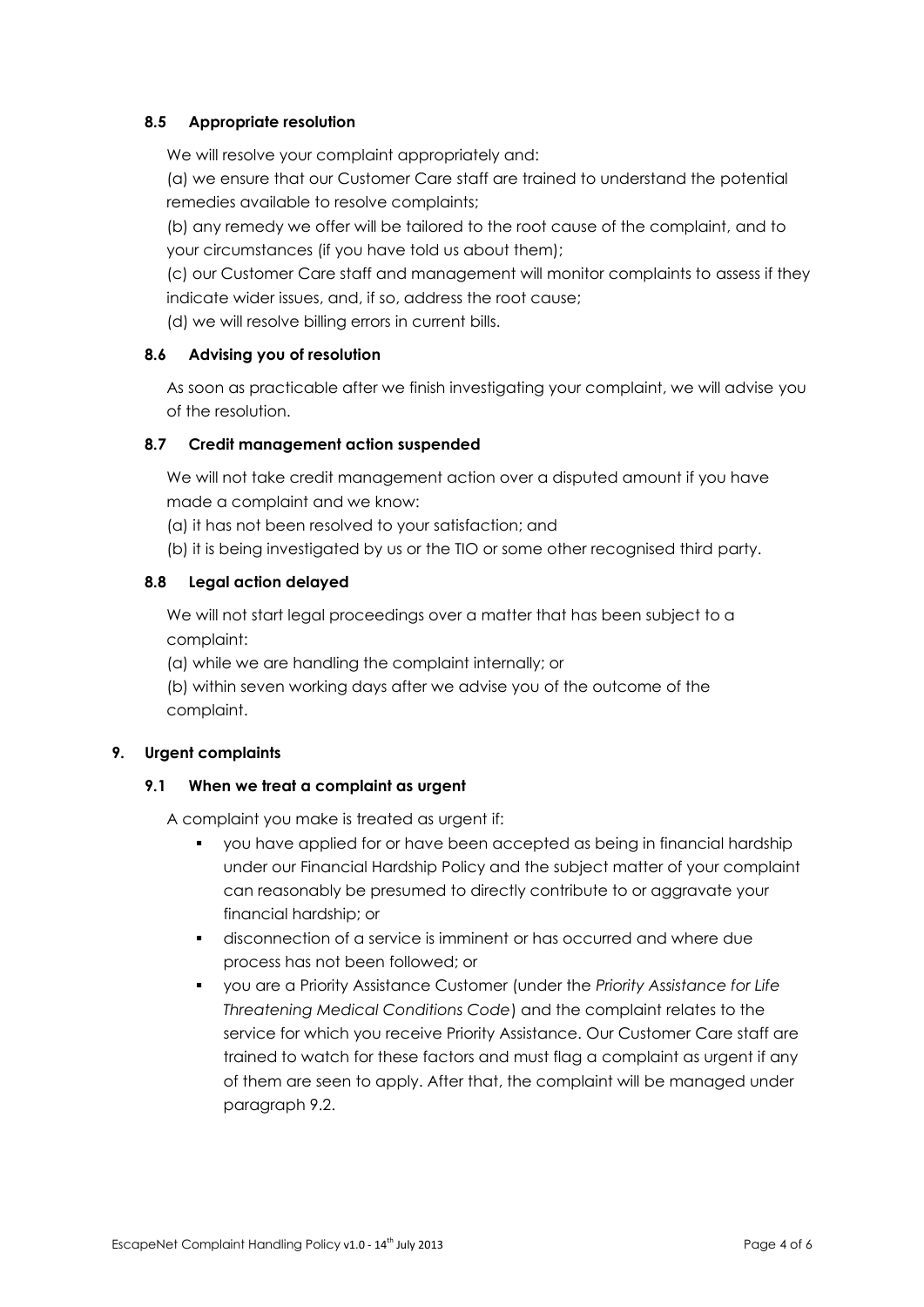#### **9.2 How urgent complaints are treated differently**

Within two working days of acknowledging your urgent complaint, we will either propose a resolution or advise you why there will be a delay and how long it is likely to be. If you accept a resolution that we propose, we will action the urgent aspects of it within those two working days if possible.

#### **10. Delays**

We will advise you of any delays to promised timeframes.

#### **11. Monitoring the progress of your complaint**

You can monitor the progress of your complaint by calling Customer Care and quoting your Case Reference.

#### **12. Closing your complaint**

We only close a complaint if you agree, or if the TCP Code otherwise allows us to.

#### **13. Consumer focus**

We strive to keep our Complaints process easy to use and focused on you. Please let us know how we're doing. You can leave feedback:

- with the Customer Care staff who assist you; or
- with their supervisor just ask to be transferred; or
- by any of the contact numbers and addresses in the Details Table.

# **14. Charges for using our complaints process**

Mainly, our complaints process is free. The only charges may be:

- There may be a low cost for calls to our customer care number. But please note that if you call our number from a service provided by another provider (eg a mobile service that we do not provide to you) the other provider may charge you at its normal rates for calling our number.
- There may be a costs recovery charge for providing information that we collected about you more than two years earlier.
- There may be a costs recovery charge for providing information in a form or quantity that our Standard Customer Terms or our Critical Information Summary state will not be provided at no charge.

Before we charge any fees, we will tell you about it and give you the option of continuing the complaint (and paying the charge) or discontinuing the complaint, and we will tell you about options for external resolution of your complaint.

Copies of this policy are available free of charge by download from our website and if you do not have easy internet access, we will give you one hard copy, also free.